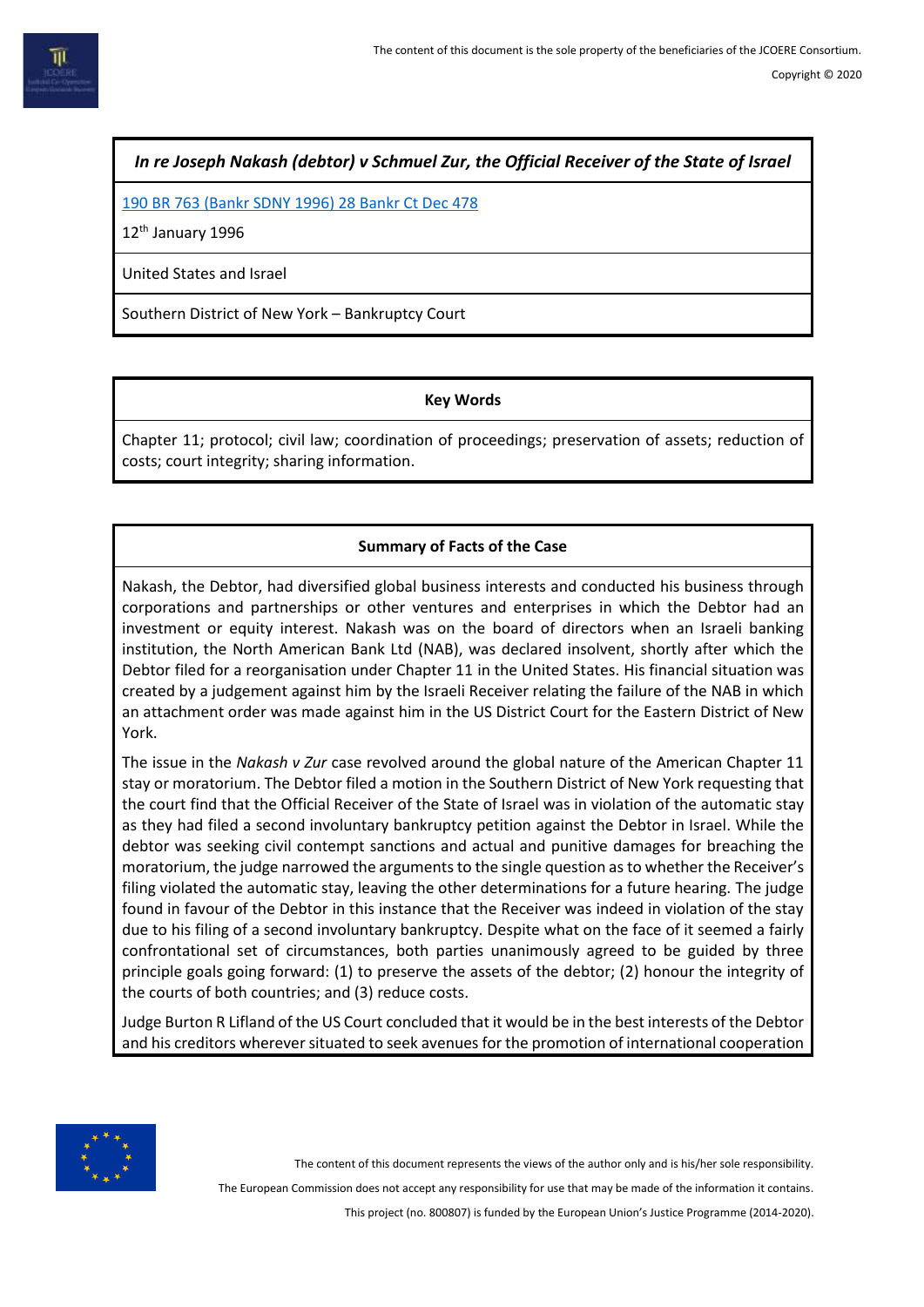



and coordination with respect to the various judicial actions of the United States and Israel involving the Debtor and his assets (Flaschen and Silverman 1998). The court then appointed an Examiner to assist in achieving those best interests in the procedure. Both the Receiver and the Examiner were willing to 'immediately consider the construct of a protocol to harmonize and coordinate the proceedings here [the United States] and in Israel.'

For more detail on the Nakash protocol, see Evan D Flaschen and Ronald J Silverman, 'Cross-Border Insolvency Cooperation Protocols' (1998) 33(3) Texas International Law Journal 587, 593-599.

## **Cooperation and/ or Coordination Issue**

The coordination protocol devised in the Nakash litigation provided solutions to the following important aims:

- (1) Harmonisation and coordination of proceedings
- (2) Honouring the integrity of the courts in both the USA and Israel;
- (3) Promote orderly and efficient administration;
- (4) Preservation of the assets; and
- (5) Coordination of activities and sharing information to reduce costs.

These aims were accomplished through the creation and execution of a bespoke protocol devised between the parties and courts of the United States, a common law country, and Israel, a civil law country with an insolvency law broadly based on English system.

### **Resolution**

It was indeed found that the Israeli Receiver was in violation of the stay when he filed for a secondary involuntary bankruptcy procedure against the debtor, but what is most interesting and the key point in this case for the purpose of this exercise in showcasing instances of coordination and cooperation in cross-border insolvency, was the fact that the United States, a common law country, was able to agree and execute a protocol with Israel, a civil law country. This a circumstance that was highlighted in Chapter 4 of Report 2 of the JCOERE Project as a potential obstacle to cooperation under the EIR Recast due to fundamental differences between common and civil law approaches to coordination, and the limitations that may exist, particularly in civil law jurisdictions, to the flexibility of judges to agree such protocols without a foundation in legislation.

# **Applicability to Preventive Restructuring**

Given the likely future proliferation of preventive restructuring frameworks throughout the EU, and the fact that there is a variety of legal origin backdrops among the Member States, the innovative way in which the American and Israeli parties were able to achieve a successful procedural coordination may be of some interest to those involved in cross-border restructuring in the future.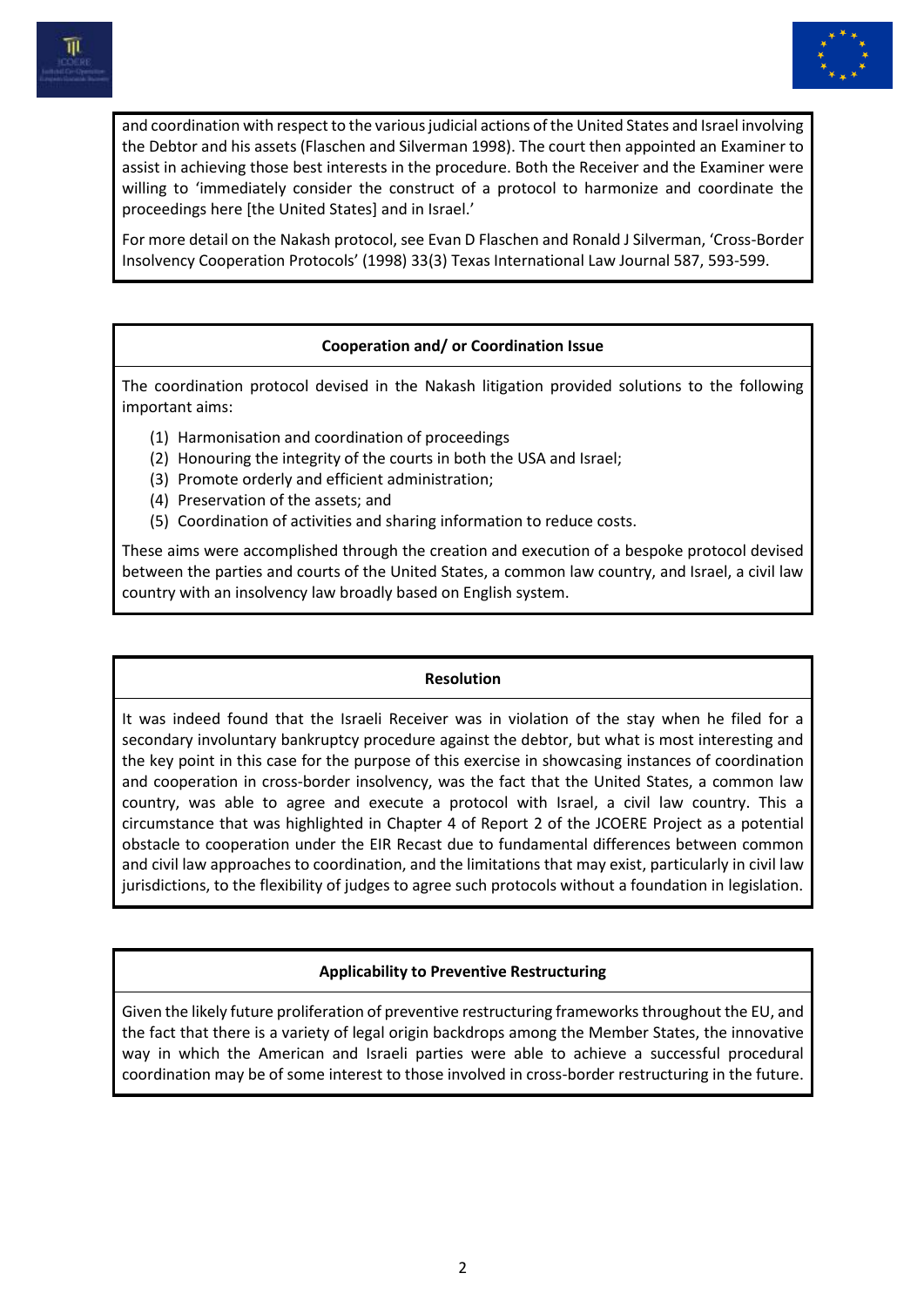

# **Applicability of Existing Rules and Guidelines**

# *EIR Recast*

Were a case like *Nakash* to occur between Ireland (common law) and Italy (civil law), for example, in the first instance the EIR Recast would require cooperation as long as the procedures in question were contained in Annex A (and were not contrary to some matter of public policy). This would mean that similarly to the finding in this case, a new procedure filed that competes with the procedure filed first would be a violation of a moratorium, were such a provision included in the processes in question.

In terms of the main goals of the restructuring, which are common goals across cross-border cases generally, some of the European guidelines could also be of use to judges encountering similar circumstances in cross-border restructuring cases. Of key importance and as recognised in the Nakash Protocol is the harmonisation and coordination of proceedings generally, which can be accomplished by achieving the other aims of the same protocol.

## *Honouring the integrity of the courts in both the USA and Israel*

This goal of the Nakash protocol encapsulates the fundamental principle of mutual trust and respect that is required for courts and judges (and practitioners) to effectively cooperate in crossborder cases. In the EIR Recast, this aim is emphasised in Recital 65 of the Recast, which notes that 'recognition of judgements delivered by the courts of the Member States should be based on the principle of mutual trust.'

## *Promote orderly and efficient administration and the preservation of assets*

Asset coordination is a key aspect of coordination in restructuring procedures and is achieved in part by ensuring that the administration of the proceedings is efficient and orderly. In addition, the presence of a moratorium in most procedures will also act as a buffer to the dissipation of assets by creditors who are pursuing their self-interest.

The EU Judge Co Principles provides in Principle 8 that insolvency cooperation may require a stay or moratorium at the earliest possible time wherever the debtor has assets, though such constraints must also be reasonable. The Moratorium provisions under the Preventive Restructuring Directive provide a balanced approach to this method of asset preservation, so the issue going forward in relation to preventive restructuring frameworks may be resolved in part by the frameworks themselves.

The JudgeCo principles also stipulate in Principle 19 that insolvency practitioners should also obtain court approval for any action affecting assets if required by local law and to seek prior agreement with any other practitioner where assets in that practitioners jurisdiction may be affected. The CoCo Guidelines add in 12 para 2 that practitioners should also minimise conflicts between procedures and also to maximise the prospects of the rehabilitation and reorganisation along with the value of the debtor's assets that may be subject to realisation. This will require the cooperation between professionals of different procedures. Guideline 13 further suggests that selling assets should be done in cooperation with other professionals in order to realise the maximum vale of the assets of the debtor as a whole and for courts to act in the approving of such value maximising sales.

### *Coordination of activities and sharing information to reduce costs*

Information sharing is a key factor of many of the cooperation guidelines available. The JudgeCo Principles and Guidelines provides in Guideline no 3 that a court may communicate with another court or (Guideline 4) with another practitioner about matters related to the proceedings to coordinate and harmonise proceedings with those of another jurisdiction, while obtaining consent from all parties before disclosing any information.